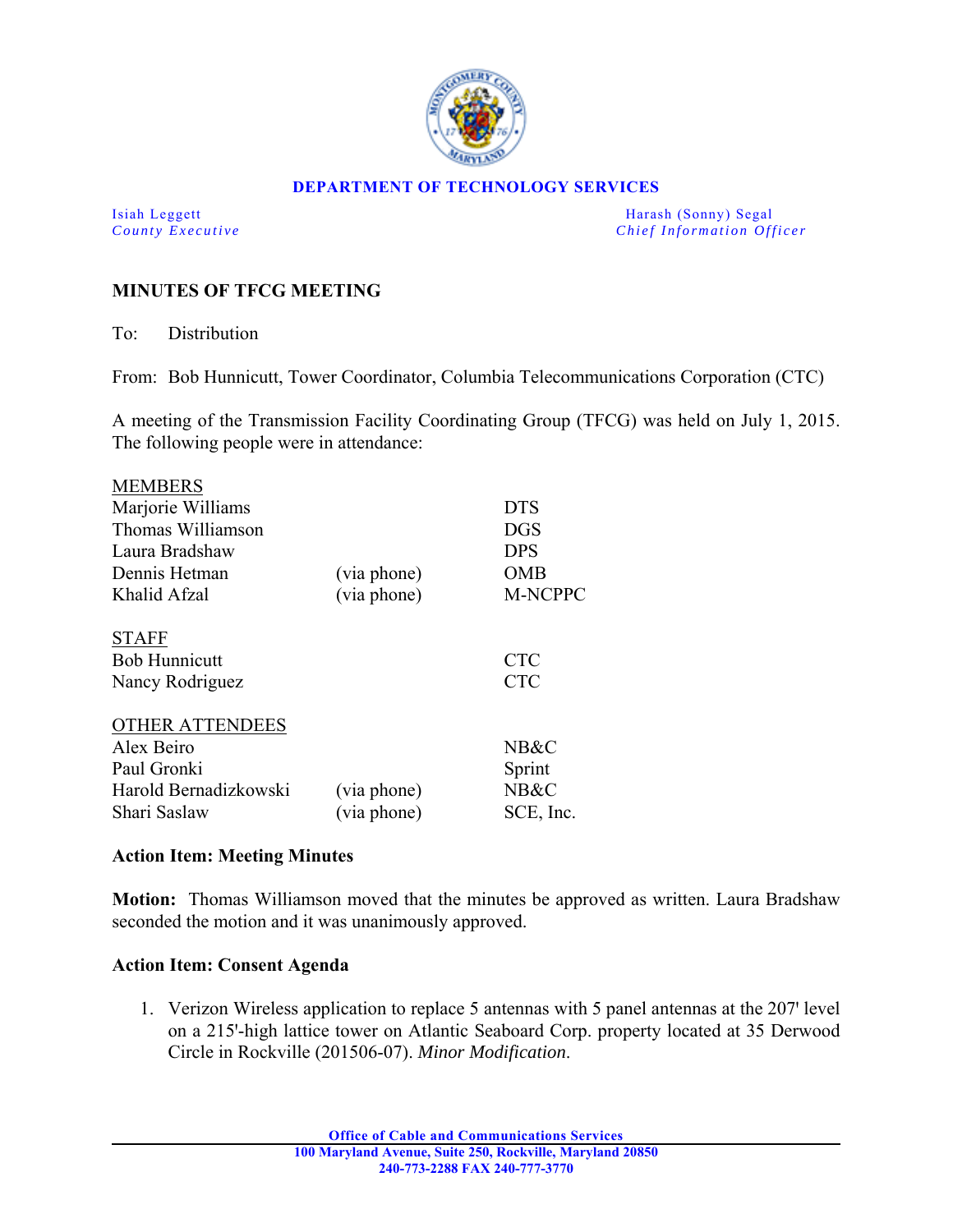- 2. Verizon Wireless application to replace 9 antennas with 9 panel antennas at the 105' level on an 116'-high monopole on State Highway Administration District 3 property located at I-495 & Connecticut Avenue in Chevy Chase (201506-10). *Minor Modification*.
- 3. Verizon Wireless application to remove 3 antennas and replace with 3 panel antennas at the 160' level on 230'-high self-supporting tower on Montgomery Mule LLC property located at 18500 Elmer School Road (aka 23000 White's Ferry Road) in Dickerson (201506-11). Minor Modification.
- 4. Pacific DataVision application to attach three whip antennas at the 155' level on a 134'high apartment building on Hillzo Limited Partnership property located at 9727 Mt. Pisgah Road in Silver Spring (201507-01). *Co-location. Conditioned on FCC approval of a license to transmit from this location*
- 5. Sprint application to remove 6 antennas and replace with 6 panel antennas at the 110<sup>'</sup> level on 116'-high PEPCO transmission line tower on PEPCO property located at Seven Lock Road/Tuckerman Lane in Potomac (201507-02). *Minor Modification*.
- 6. T-Mobile application to remove 3 antennas and replace with 3 panel antennas at the 130' level on a 129'-high monopole on Montgomery County Public Schools property located at 5939 Muncaster Mill Road in Rockville (201507-03). *Minor Modification*.
- 7. Verizon Wireless application to replace 6 antennas with 6 panel antenna at the 46' level on a 42ꞌ-high apartment building on Grossberg Louis C Et Al property located at 11931 Viers Mill Road in Silver Spring (201507-04). *Minor Modification*.
- 8. Sprint application to replace 6 antennas with 6 panel antennas at the 92' level on a 94'high apartment building at 18700 Walkers Choice Road in Gaithersburg (201507-05). *Minor Modification*.
- 9. Sprint application to attach 6 panel antennas at the 100' level on a 120'-high monopole on Montgomery County Public Schools property located at 5939 Muncaster Mill Road in Rockville (201507-06). *Co-location*.
- 10. Verizon Wireless application to attach 12 panel antennas at the 117 level on a 150-high monopole on WMMH Building LLC property located at 1 Milestone Center Court in Germantown (201507-07). *Co-location*.

**Motion:** Thomas Williamson moved that all items on the Consent Agenda be recommended. Laura Bradshaw seconded the motion and it was unanimously approved.